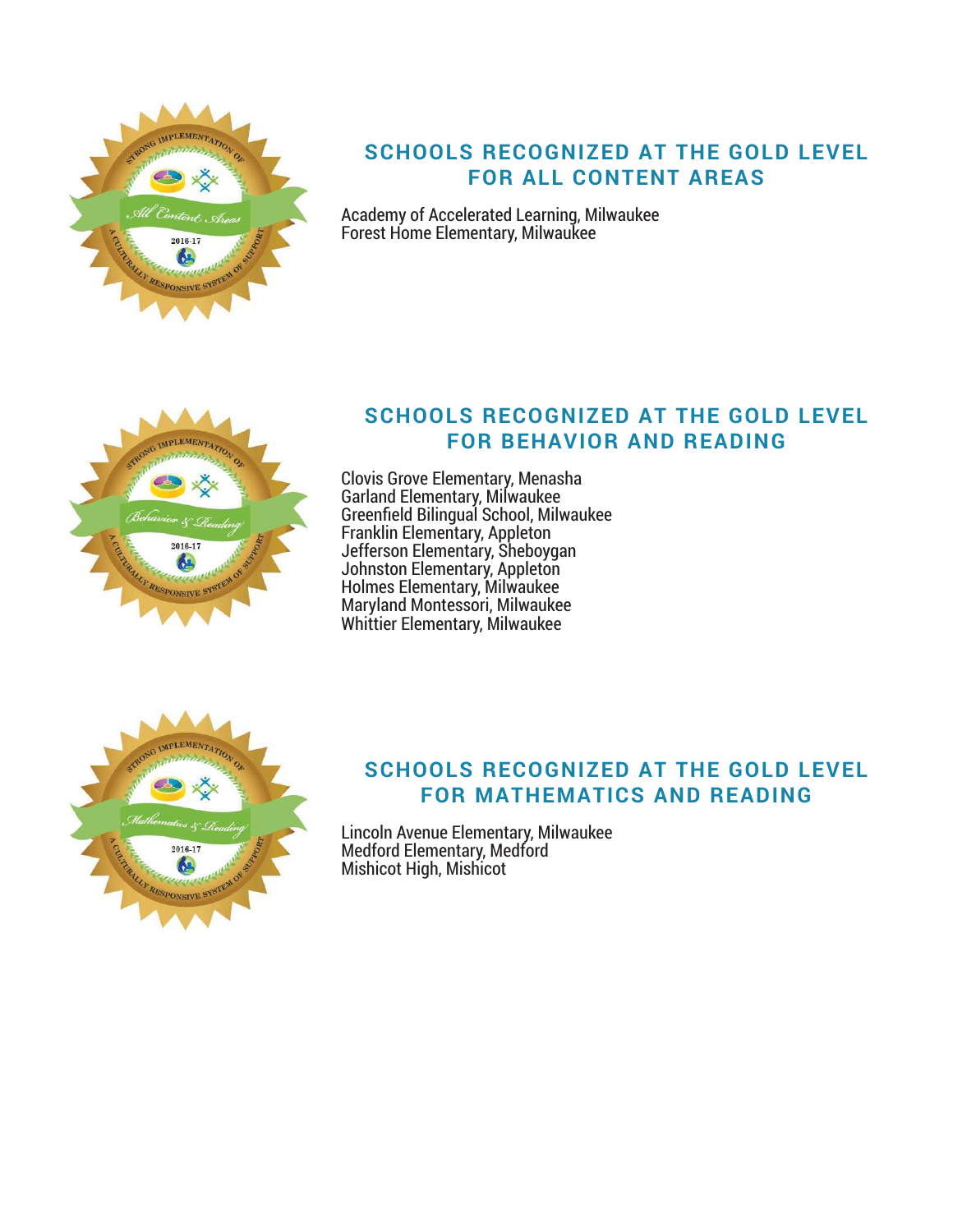

## **SCHOOLS RECOGNIZED AT THE SILVER LEVEL FOR BEHAVIOR**

Al Behrman Elementary, Baraboo ALBA School, Milwaukee Allen-Field Elementary, Milwaukee ASSATA, Milwaukee Audubon High, Milwaukee Auer Avenue Elementary, Milwaukee Badger Elementary, Appleton Baird Elementary, Green Bay Benjamin Franklin Elementary & Early Learning Center, Menomonee Falls Brown Street Academy, Milwaukee Bruce Elementary, Milwaukee Bryant Elementary, Milwaukee Bullen Middle, Kenosha Burbank Elementary, Milwaukee Burdick Elementary, Milwaukee Butte des Morts Elementary, Menasha Canterbury Elementary, Greendale Carson Academy, Milwaukee Cedar Grove-Belgium Middle, Cedar Grove-Belgium Chegwin Elementary, Fond du Lac Chippewa Falls Middle, Chippewa Falls Clarke Street Elementary, Milwaukee Clay Lamberton Elementary, Berlin Clayton Elementary, Neenah Clement Avenue Elementary, Milwaukee Congress Elementary, Milwaukee Cooper Elementary, Milwaukee Crandon Elementary, Crandon Creekside Elementary, Sun Prairie Cudahy High, Cudahy Curtin Elementary, Milwaukee Danz Elementary, Green Bay Davey Elementary, Eau Claire Deer Creek Intermediate, Saint Francis Deerfield Elementary, Oak Creek-Franklin Delavan-Darien High, Delavan-Darien Doubek Elementary, East Troy Downsville Elementary, Menomonie East High, Wausau East Troy Middle, East Troy Eastside Elementary, Sun Prairie Edison Elementary, Appleton Edison Middle, Green Bay EEA Learning Academy, Wausau Eisenhower Elementary, Green Bay Emerson Elementary, Milwaukee Engleburg Elementary, Milwaukee Evans Elementary, Fond du Lac Fair Park Elementary, West Bend Fairview Elementary, Milwaukee Fernwood Montessori, Milwaukee Flynn Elementary, Eau Claire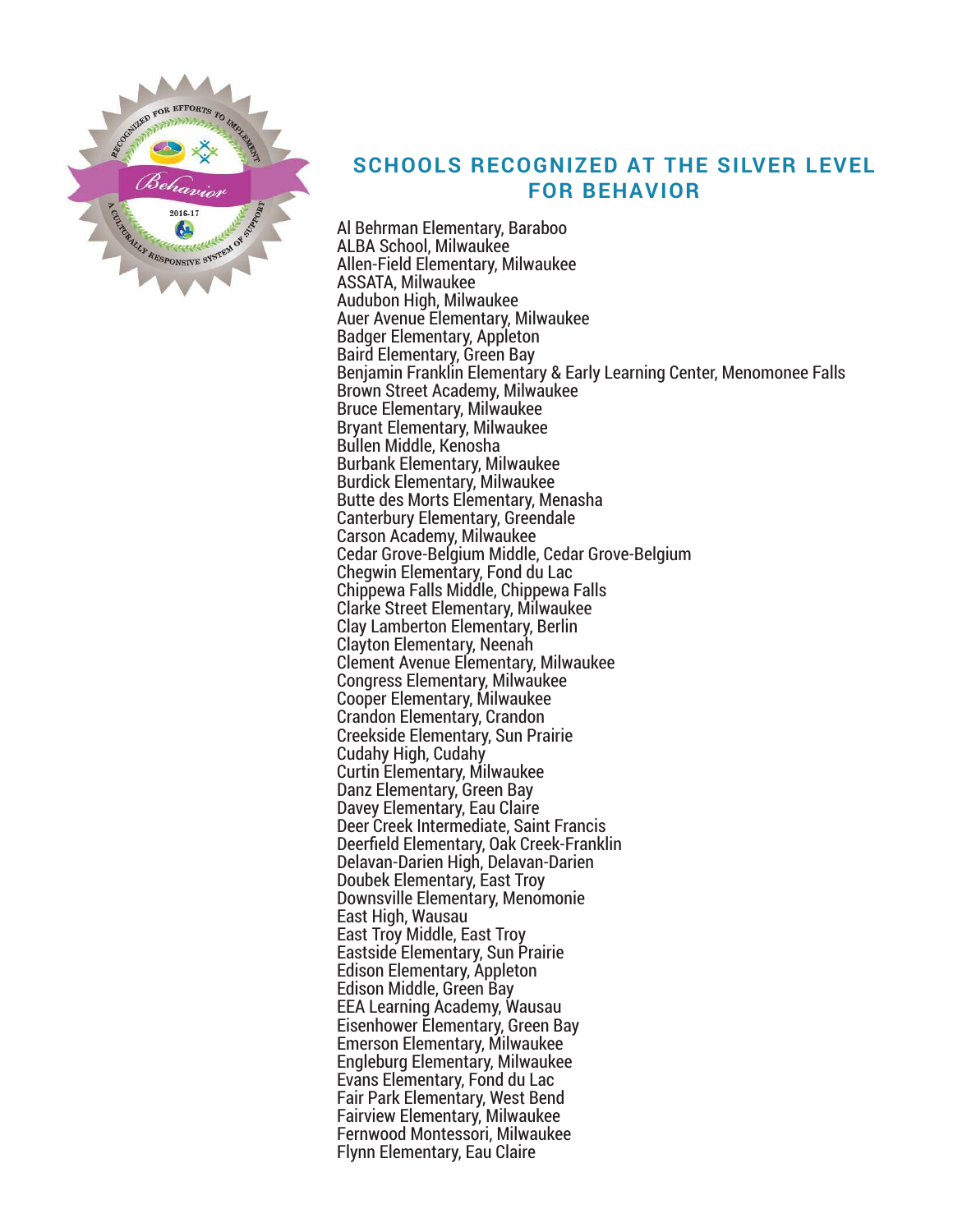

Fond du Lac STEM Academy, Fond du Lac Fort Howard Elementary, Green Bay Frank Lloyd Wright Intermediate, West Allis-West Milwaukee Franklin Elementary, West Allis-West Milwaukee Franklin Middle, Green Bay G. D. Jones Elementary, Wausau Gegan Elementary, Menasha Giese Elementary, Racine Goodrich Elementary, Milwaukee Grant Elementary, Milwaukee Grant Elementary, Sheboygan Grant Elementary, Wausau Green Tree Elementary, West Bend Greenland Elementary, Oconomowoc Grewenow Elementary, Kenosha Hales Corners Elementary, Whitnall Halmstad Elementary, Chippewa Falls Harrison Elementary, Janesville Hawley Environmental School, Milwaukee Hawthorn Hills Elementary, Wausau Hewitt-Texas Elementary, Wausau Highlands Elementary, Appleton Hillcrest Elementary, Chippewa Falls Hillcrest Elementary, Pulaski Hi-Mount Elementary, Milwaukee Hoover Elementary, Neenah Horace Mann Middle, Wausau Horizons Elementary, Appleton Houdini Elementary, Appleton Howe Elementary, Green Bay Humboldt Park Elementary, Milwaukee Huntley Elementary, Appleton IDEAL School, Milwaukee Indian Community School, Franklin Indian Mound Middle, McFarland Irving Elementary, West Allis-West Milwaukee Ixonia Elementary, Oconomowoc Jackson Elementary, Elkhorn Jackson Elementary, Green Bay Jackson Elementary, Milwaukee Jackson Elementary, Sheboygan Jackson Elementary, West Bend James Madison Elementary, Sheboygan Jefferson Elementary, Appleton Jefferson Elementary, Menasha Jefferson Elementary, West Allis-West Milwaukee Jim Falls Elementary, Chippewa Falls John Marshall Elementary, Wausau Jones Elementary, Cudahy Julian Thomas Elementary, Racine Kagel Elementary, Milwaukee Keller Elementary, Green Bay Kennedy Middle, Germantown Kewaskum Elementary, Kewaskum Kewaunee Elementary, Kewaunee Kilbourn Elementary, Milwaukee King Elementary, Green Bay Kosciuszko Elementary, Cudahy La Causa Charter School, Milwaukee La Grange Elementary, Tomah Lakeshore Elementary, Eau Claire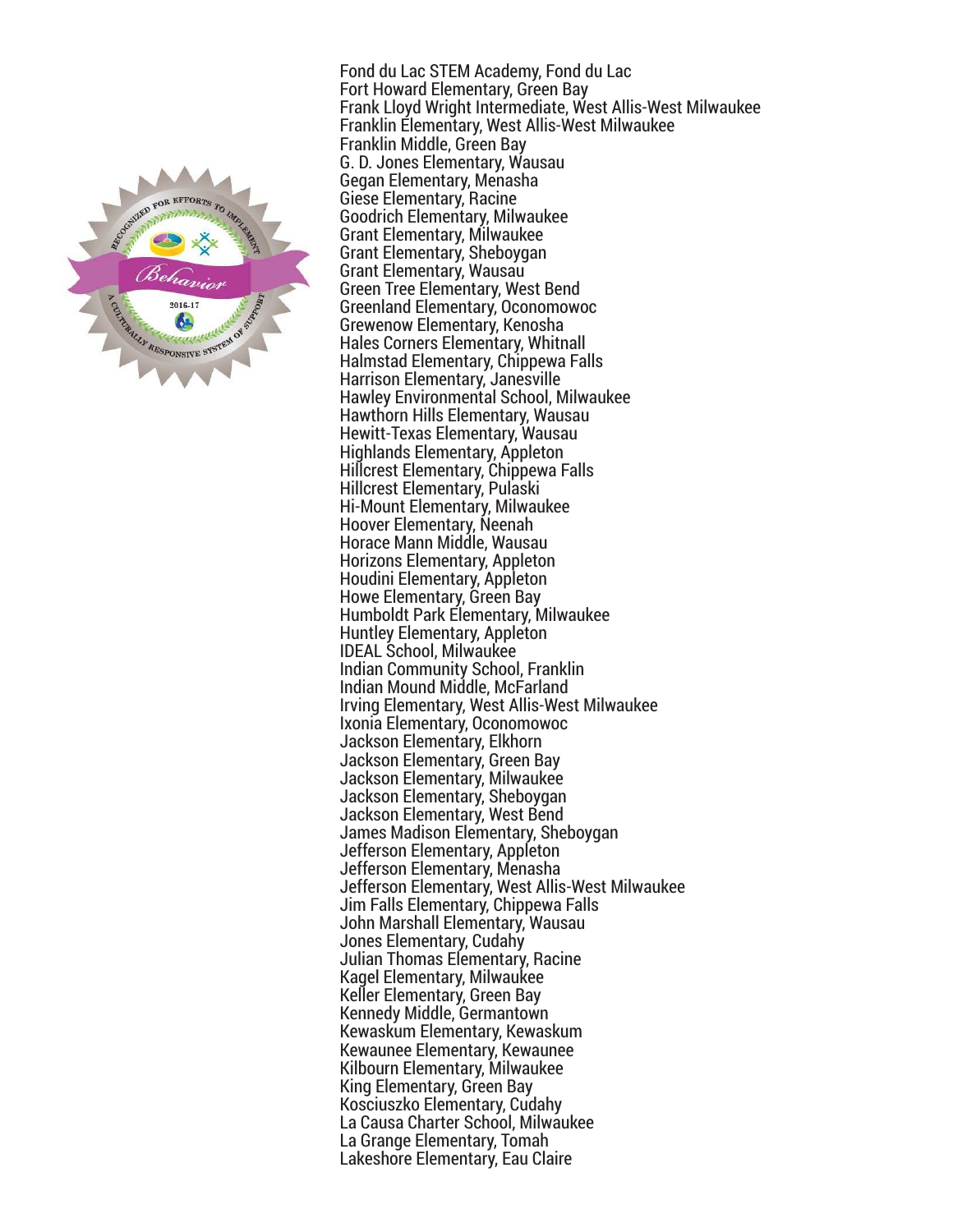

Lakeview Elementary, Neenah Langlade Elementary, Green Bay Lannoye Elementary, Pulaski Lemonweir Elementary, Tomah Lincoln Elementary, Appleton Lincoln Elementary, Cudahy Lincoln Elementary, Green Bay Lincoln Elementary, Wausau Lincoln Intermediate, West Allis-West Milwaukee Lincoln Middle, Milwaukee Lincoln-Erdman Elementary, Sheboygan Locust Lane Elementary, Eau Claire Longfellow Elementary, Eau Claire Longfellow Elementary, Milwaukee Longfellow Elementary, West Allis-West Milwaukee Lowell Elementary, Milwaukee MacArthur Elementary, Germantown MacArthur Elementary, Green Bay MacDowell Montessori School, Milwaukee Madison Elementary, West Allis-West Milwaukee Maine Elementary, Wausau Manz Elementary, Eau Claire Maplewood Elementary, Sparta McKinley Elementary, Appleton Meadow View Elementary, Oconomowoc Meadowview Elementary, Oak Creek-Franklin Medford Elementary, Medford Mill Valley Elementary, Muskego-Norway Milwaukee French Immersion, Milwaukee Milwaukee Learning Center Milwaukee Parkside School, Milwaukee Mitchell Elementary, Cudahy Mitchell Elementary, West Allis-West Milwaukee Mondovi Elementary, Mondovi Mount Horeb Intermediate, Mount Horeb Nathan Hale High, Allis-West Milwaukee New Glarus Elementary, New Glarus Nicolet Elementary, Menasha Ninety-Fifth Street Elementary, Milwaukee North Division High, Milwaukee North Freedom Elementary, Baraboo North Middle, Menomonee Falls Northside Elementary, Sun Prairie NOVA Middle-High, Milwaukee O Brown Elementary, Racine Oak Creek East Middle, Oak Creek-Franklin Oak Creek West Middle, Oak Creek-Franklin Pardeeville Elementary, Pardeeville Park Lawn Elementary, Oconomowoc Park View Elementary, Cudahy Parkside Elementary, Fond du Lac Parkview Elementary, Chippewa Falls Parkview Elementary, Milwaukee Parkview Elementary, Parkview Pershing Elementary, West Allis-West Milwaukee Pierce Elementary, Milwaukee Pioneer Elementary, Ashwaubenon Plover-Whiting Elementary, Stevens Point Prairie View Elementary, East Troy Prairie View Middle, Sun Prairie Pratt Elementary, Milwaukee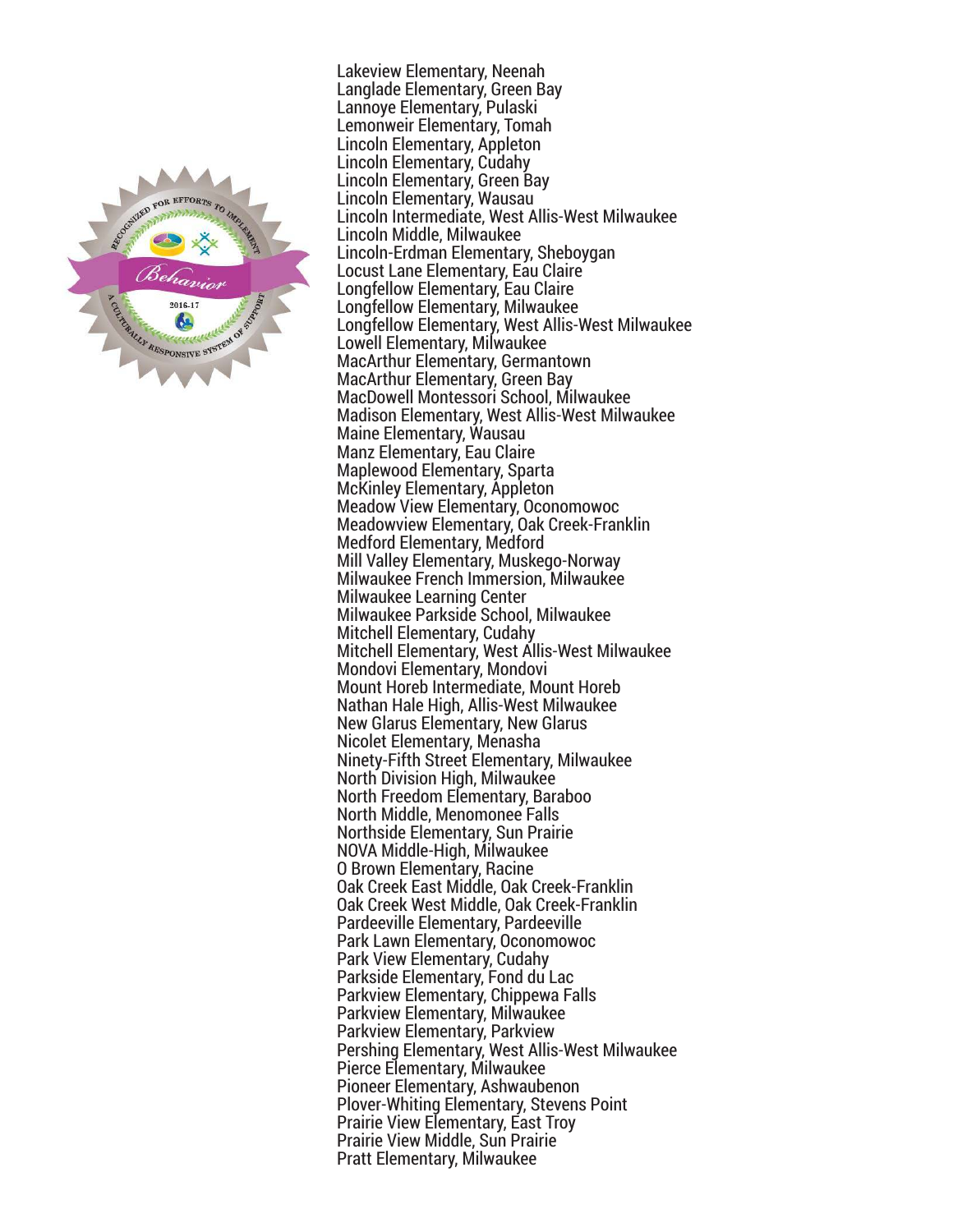

Project STAY, Milwaukee Reagan High, Milwaukee Rib Mountain Elementary, Wausau Riverside Elementary, Fond du Lac Riverside Elementary, Menomonee Falls Riverview Elementary, Wausau Robbins Elementary, Eau Claire Rock Ledge Intermediate, Seymour Rogers Street Academy, Milwaukee Roosevelt Elementary, Janesville Roosevelt Elementary, Wauwatosa Royal Oaks Elementary, Sun Prairie Schultz Elementary, Mishicot Shady Lane Elementary, Menomonee Falls Shell Lake Elementary, Shell Lake Shell Lake Primary, Shell Lake Shepard Hills Elementary, Oak Creek-Franklin Sheridan Elementary, Sheboygan Siefert Elementary, Milwaukee South Middle, Eau Claire South Mountain Elementary, Wausau Southview Elementary, Chippewa Falls Stephen Foster Elementary Charter, Appleton Stettin Elementary, Wausau Stillson Elementary, Chippewa Falls Strange Elementary, Kenosha Sugar Creek Elementary, Verona Sullivan Elementary, Green Bay Summit Elementary, Oconomowoc Summit Environmental School, La Crosse Sunnyside Elementary, Pulaski Tank Elementary, Green Bay Thomas Jefferson Elementary, Wausau Thoreau Elementary, Milwaukee Thurston Woods Elementary, Milwaukee Townsend Street Elementary, Milwaukee Transition High, Milwaukee Tremper High, Kenosha Trowbridge Street Elementary, Milwaukee Underwood Elementary, Wauwatosa Valley View Elementary, Ashwaubenon Valley View Elementary, Menomonee Falls Vieau Elementary, Milwaukee Walker Elementary, West Allis-West Milwaukee Waters Elementary, Fond du Lac Waupaca Learning Center Elementary, Waupaca Webster Middle, Cedarburg Wedgewood Park, Milwaukee West Allis-West Milwaukee Learning Center, West Allis-West Milwaukee West Kindergarten Center, Baraboo West Milwaukee Intermediate, West Allis-West Milwaukee Westlawn Elementary, Cedarburg Whitman Elementary, Milwaukee Whittier Elementary, Kenosha Willow Glen Primary, Saint Francis Willson Elementary, Baraboo Wilson Elementary, Neenah Wilson Elementary, Sheboygan Wilson Elementary, West Allis-West Milwaukee Woodland School, Kimberly Woodworth Middle, Fond du Lac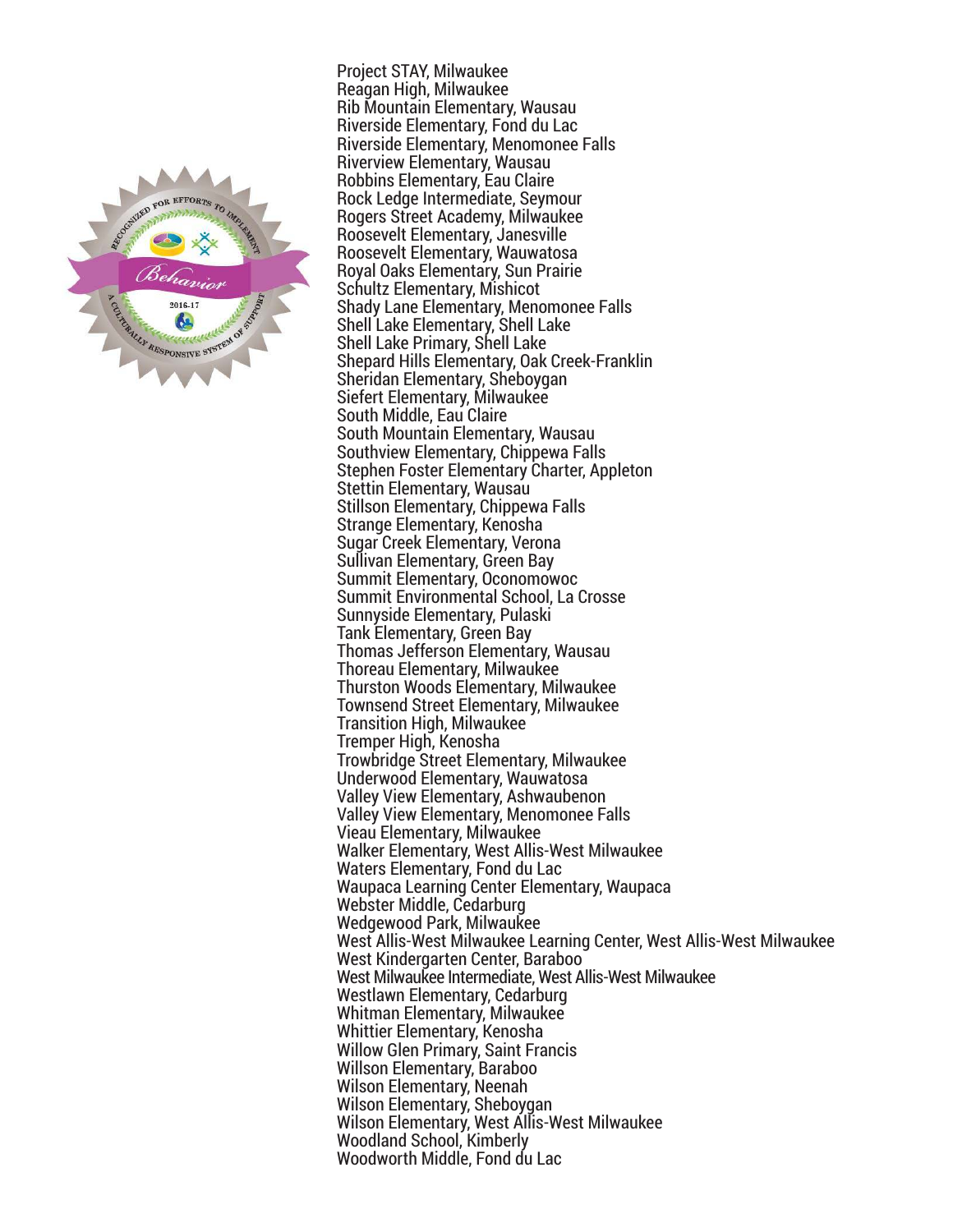

# **SCHOOLS RECOGNIZED AT THE SILVER LEVEL FOR MATHEMATICS**

Carson Academy, Milwaukee Downsville Elementary, Menomonie Franklin Elementary, Milwaukee Gegan Elementary, Menasha Hamilton High, Milwaukee Highlands Elementary, Appleton Honey Creek Elementary, Milwaukee Jefferson Elementary, Sheboygan Kluge Elementary, Milwaukee Parkview Elementary, Parkview Sheboygan Falls Middle, Sheboygan Falls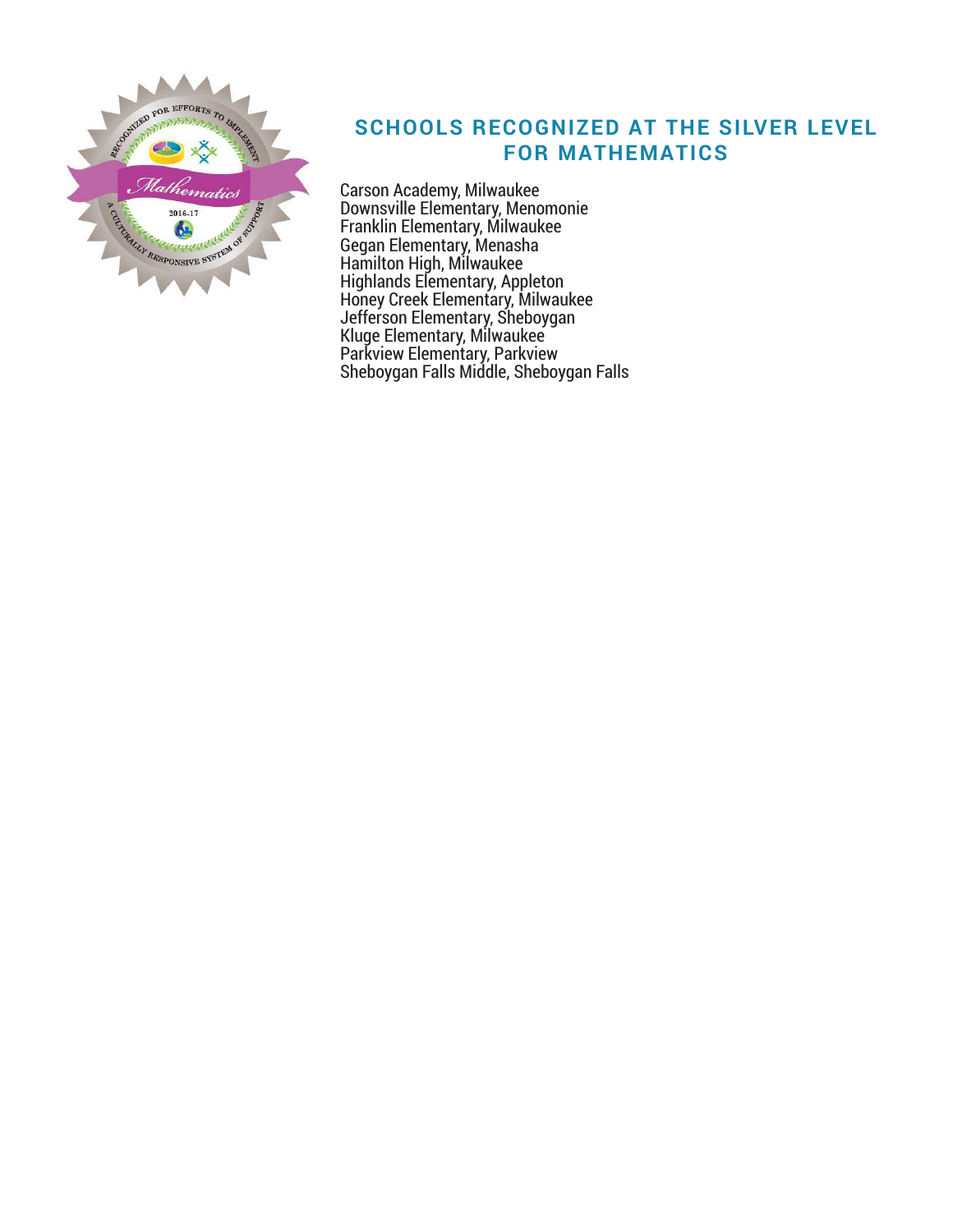

### **SCHOOLS RECOGNIZED AT THE SILVER LEVEL FOR READING**

Barbee Elementary, Milwaukee Bryant Elementary, Milwaukee Burbank Elementary, Milwaukee Burdick Elementary, Milwaukee Cass Street Elementary, Milwaukee Clement Avenue Elementary, Milwaukee Cooper Elementary, Milwaukee Doerfler Elementary, Milwaukee Fairview Elementary, Milwaukee Fernwood Montessori, Milwaukee Gegan Elementary, Menasha Goodrich Elementary, Milwaukee Grant Elementary, Milwaukee Hampton Elementary, Milwaukee Hawley Environmental School, Milwaukee Hawthorne Elementary, Milwaukee Highlands Elementary, Appleton Honey Creek Elementary, Milwaukee Hopkins Lloyd Community School, Milwaukee Howard Avenue Montessori School, Milwaukee Humboldt Park Elementary, Milwaukee Kluge Elementary, Milwaukee Lawrence-Lawson Elementary, Sparta Lincoln Middle, Milwaukee Longfellow Elementary, Milwaukee Lowell Elementary, Milwaukee MacDowell Montessori School, Milwaukee Milwaukee High School of the Arts, Milwaukee Milwaukee Parkside School, Milwaukee Ninety-Fifth Street Elementary, Milwaukee Parkview Elementary, Parkview Pratt Elementary, Milwaukee Rogers Street Academy, Milwaukee Roosevelt Middle, Milwaukee Sheboygan Falls Middle, Sheboygan Falls Siefert Elementary, Milwaukee Stuart Elementary, Milwaukee Thurston Woods Elementary, Milwaukee Townsend Street Elementary, Milwaukee Trowbridge Street Elementary, Milwaukee Urban Middle, Sheboygan Vieau Elementary, Milwaukee Waupaca Learning Center Elementary, Waupaca Wedgewood Park, Milwaukee Whitman Elementary, Milwaukee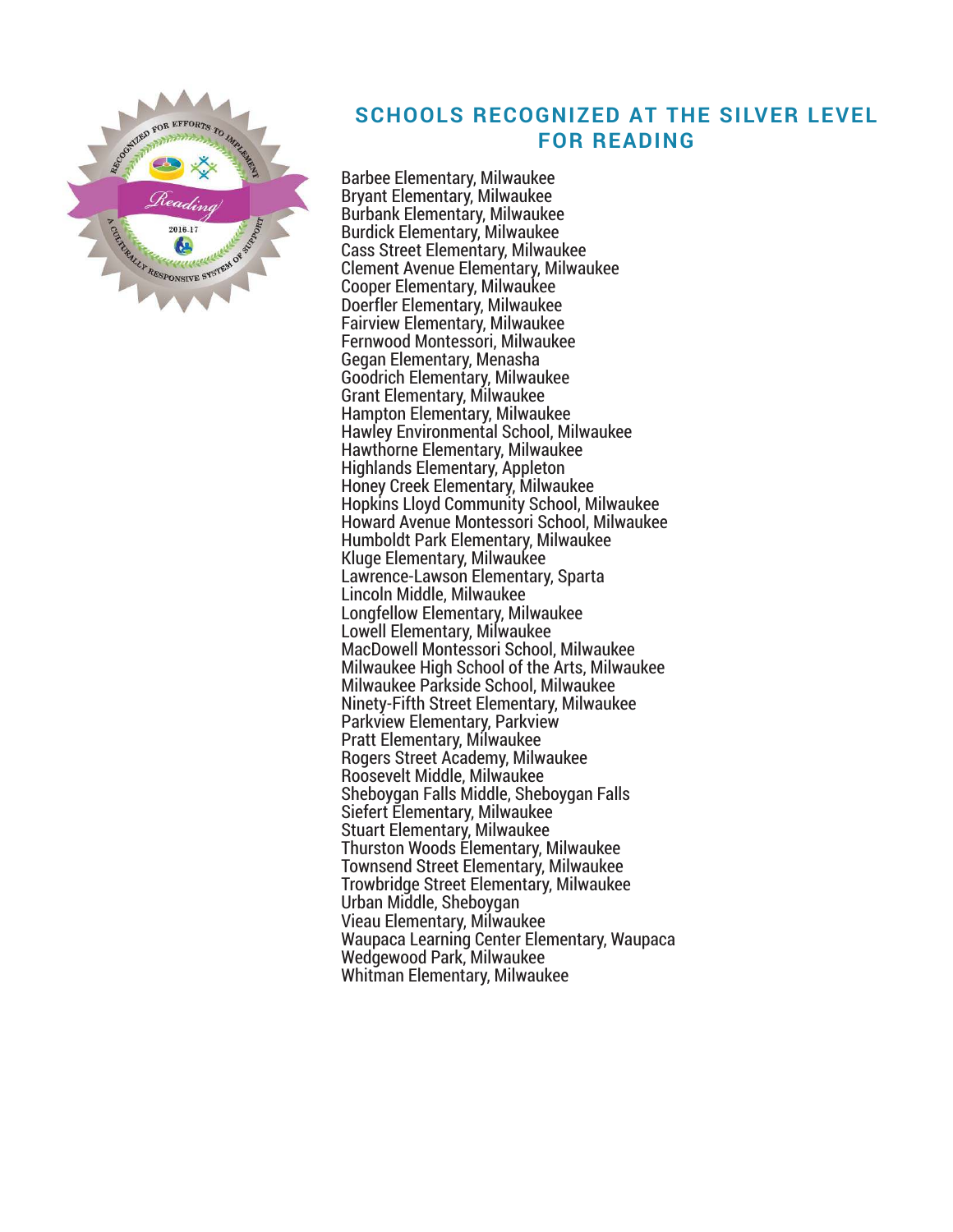

## **SCHOOLS RECOGNIZED AT THE BRONZE LEVEL FOR BEHAVIOR**

Adams Elementary, Janesville Aldrich Intermediate, Beloit Alliance School of Milwaukee, Milwaukee Altoona Middle, Altoona Amery Intermediate, Amery Amy Belle Elementary, Germantown Antigo High, Antigo Antigo Middle, Antigo Appleton Bilingual School, Appleton Arcadia Elementary, Arcadia Augusta Elementary, Augusta Badger Middle, West Bend Bannach Elementary, Stevens Point Barbee Elementary, Milwaukee Bayfield Elementary, Bayfield Bayfield High, Bayfield Bayfield Middle, Bayfield Beaver Dam Middle, Beaver Dam Benjamin Franklin Junior High, Stevens Point Berlin Middle, Berlin Berry Elementary, Appleton Bessie Allen Middle, North Fond du Lac Bethune Academy, Milwaukee Birnamwood Elementary, Wittenberg-Birnamwood Black Creek Elementary, Seymour Black Earth Elementary, Wisconsin Heights Black River Falls Middle, Black River Falls Blair-Taylor Elementary, Blair-Taylor Blair-Taylor Middle/High, Blair-Taylor Bradford High, Kenosha Brass Community School, Kenosha Bristol Elementary, Bristol Brooklyn Elementary, Oregon Cameron Middle, Cameron Camp Douglas Elementary, Tomah Carollton Elementary, Oak Creek-Franklin Cass Street Elementary, Milwaukee Cedar Grove-Belgium Elementary, Cedar Grove-Belgium Cedar Hills Elementary, Oak Creek-Franklin Central Elementary, Rhinelander Central High, La Crosse Central High, West Allis-West Milwaukee Chequamegon Middle, Chequamegon Chippewa Falls High, Chippewa Falls Clemens Elementary, Milwaukee Clinton Elementary, Clinton Clinton High, Clinton Clintonville Middle, Clintonville Columbus Elementary, Appleton Converse Elementary, Beloit Coon Valley Elementary, Westby Cottage Grove Elementary, Monona Grove County Line Elementary, Germantown Crandon High, Crandon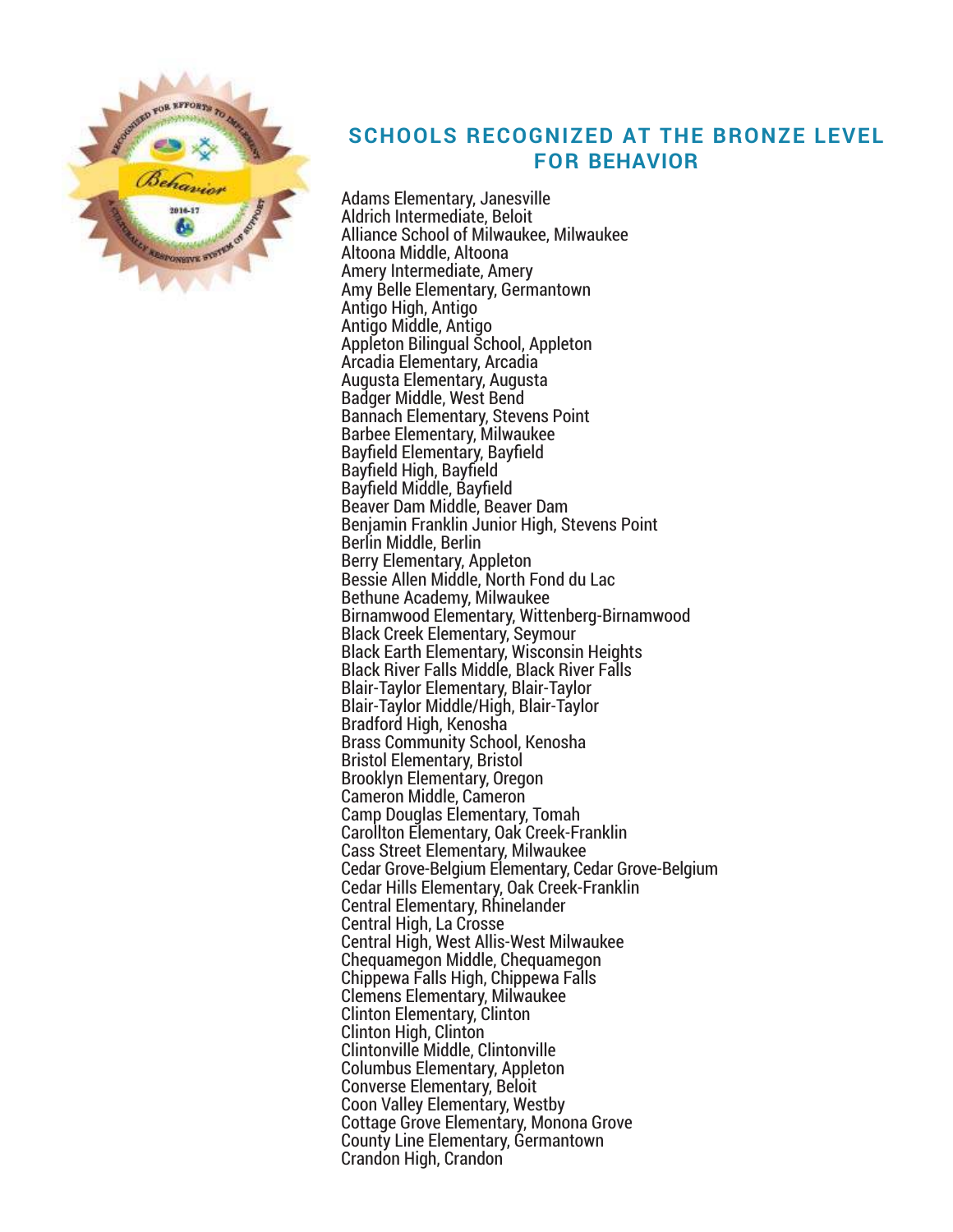

Crandon Middle, Crandon Crescent Elementary, Rhinelander Crestwood Elementary, Antigo Cudahy Middle, Cudahy Cumberland Elementary, Whitefish Bay Cunningham Intermediate, Beloit D C Everest Middle, D C Everest Darien Elementary, Delavan-Darien De Forest High, De Forest De Forest Middle, De Forest De Pere Middle, De Pere Decorah Elementary, West Bend DeLong Middle, Eau Claire Douglas Elementary, Watertown Dunwiddie Elementary, Port Washington-Saukville E Cook Elementary, Oshkosh Eagle Bluff Elementary, Onalaska Eagle Point Elementary, De Forest East Elementary, Antigo East High, Appleton East High, Wauwatosa East Troy High, East Troy Edgewood Elementary, Oak Creek-Franklin Edward Bain School of Dual Language, Kenosha Edward Bain School of Language and Art, Kenosha Einstein Middle, Appleton Eisenhower Elementary, Wauwatosa Eleva Elementary, Eleva-Strum Elm Creative Arts Elementary, Milwaukee Elm Lawn Elementary, Middleton-Cross Plains Elmore Elementary, Green Bay Emerson Elementary, La Crosse Ettrick Elementary, Galesville-Ettrick-Trempealeau Evergreen Elementary, D C Everest Evergreen Elementary, Holmen Evergreen Elementary, Waterford Graded Fairchild Elementary, Osseo-Fairchild Falk Elementary, Madison Metropolitan Fall Creek High, Fall Creek Fennimore Elementary, Fennimore Ferber Elementary, Appleton Fond du Lac High, Fond du Lac Fond du Lac STEM Institute, Fond du Lac Forest Park Elementary, Kenosha Forrest Street Early Learning Center, Black River Falls Foxview Intermediate, De Pere Frank Elementary, Kenosha Franklin Elementary, Madison Metropolitan Franklin Elementary, Wausau Franklin Middle, Janesville Fratt Elementary, Racine Friendship Learning Elementary, North Fond du Lac Fruzen Intermediate, Beloit Gaenslen Elementary, Milwaukee Gaston Elementary, Beloit Gifford Elementary, Racine Gilmore Middle, Racine Glacier Creek Middle, Middleton-Cross Plains Glacier Edge Elementary, Verona Glenbrook Elementary, Pulaski Glendale Elementary, Madison Metropolitan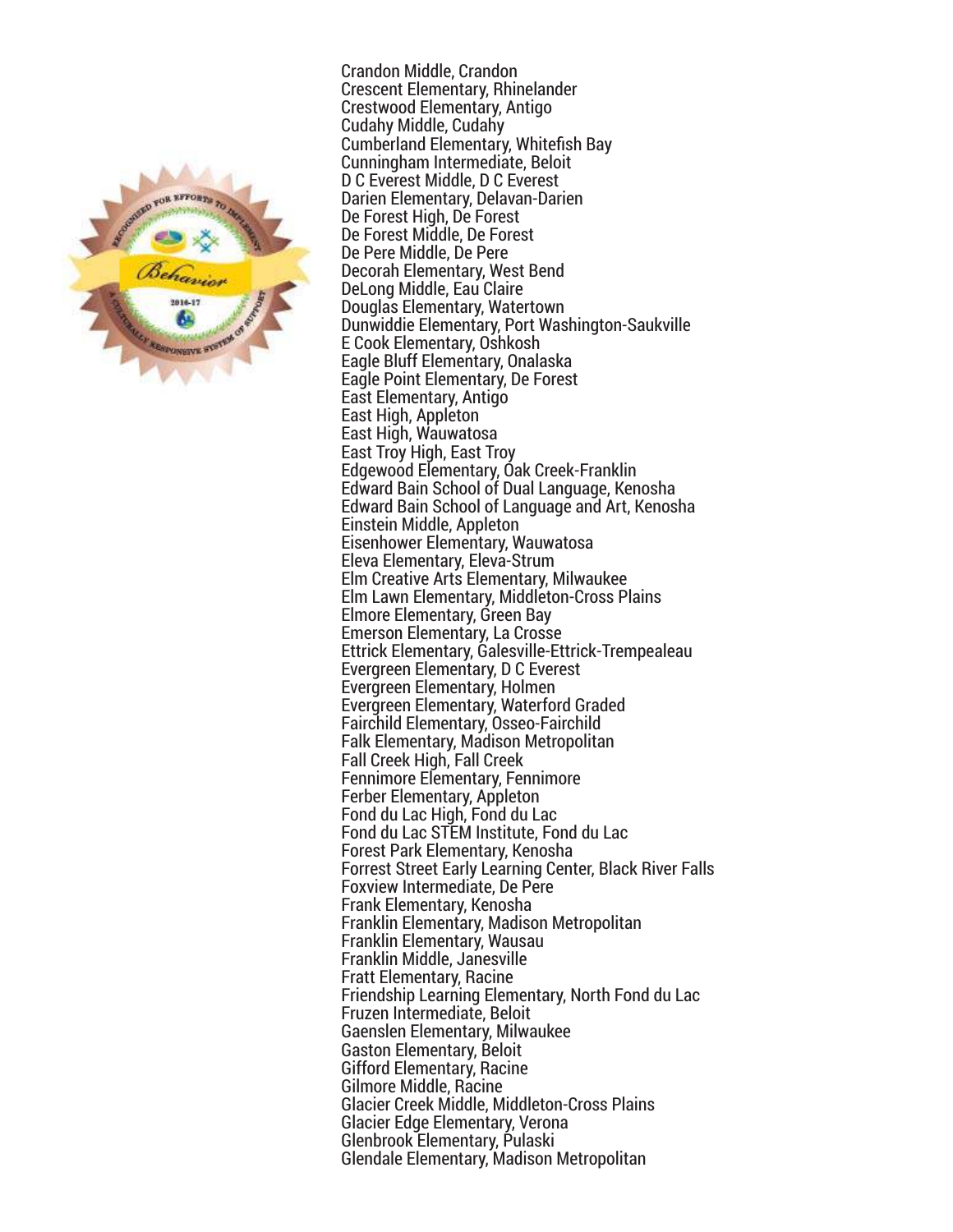

Goodland Elementary, Racine Grafton Elementary, Grafton Grant Elementary, Kenosha Grantosa Drive Elementary, Milwaukee Grantsburg Elementary, Grantsburg Greenville Elementary, Hortonville Greenville Middle, Hortonville Hackett Elementary, Beloit Hamilton High, Milwaukee Hampton Elementary, Milwaukee Harmony Elementary, Milton Hartford Avenue Elementary, Milwaukee Hatley Elementary, D C Everest Hawthorne Elementary, Milwaukee Hayes Bilingual School, Milwaukee Highland View Elementary, Greendale Hillcrest Primary, Shawano Hillcrest School, Kenosha Holmen High, Holmen Holmen Middle, Holmen Holmen Public Preschool, Holmen Hoover Elementary, West Allis-West Milwaukee Hopkins Lloyd Community School, Milwaukee Horace Mann Elementary, West Allis-West Milwaukee Horace Mann High, North Fond du Lac Horning Middle, Waukesha Hortonville Middle, Hortonville Houlton Elementary, Hudson Howard Avenue Montessori School, Milwaukee Howard Elementary, Howard-Suamico Hudson Middle, Hudson Indian Trail High School & Academy, Kenosha Jackson Elementary, Manitowoc James Williams Middle, Rhinelander Janes Elementary, Racine Jefferson Elementary, Green Bay Jefferson Elementary, Kenosha Jefferson Elementary, Manitowoc Jefferson Elementary, Oshkosh Jefferson Elementary, Stevens Point Jefferson Elementary, Wauwatosa Jefferson Lighthouse Elementary, Racine Jeffery Elementary, Kenosha Jerstad-Agerholm Middle, Racine John Long Middle, Grafton John Muir Middle, Wausau Keefe Avenue Elementary, Milwaukee Kennedy Elementary, Green Bay Kennedy Elementary, Stevens Point Kewaunee Middle, Kewaunee King IB Mid (Rufus King Middle Years), Milwaukee King Junior Elementary, Milwaukee Kluge Elementary, Milwaukee Knapp Elementary, Menomonie Kromrey Middle, Middleton-Cross Plains Lake Shore Middle, Mequon-Thiensville Lakeshore Elementary, Fond du Lac Lakeside Elementary, Oshkosh Lakeview Elementary, Muskego-Norway Lakeview Montessori, Sparta Lancaster Elementary, Milwaukee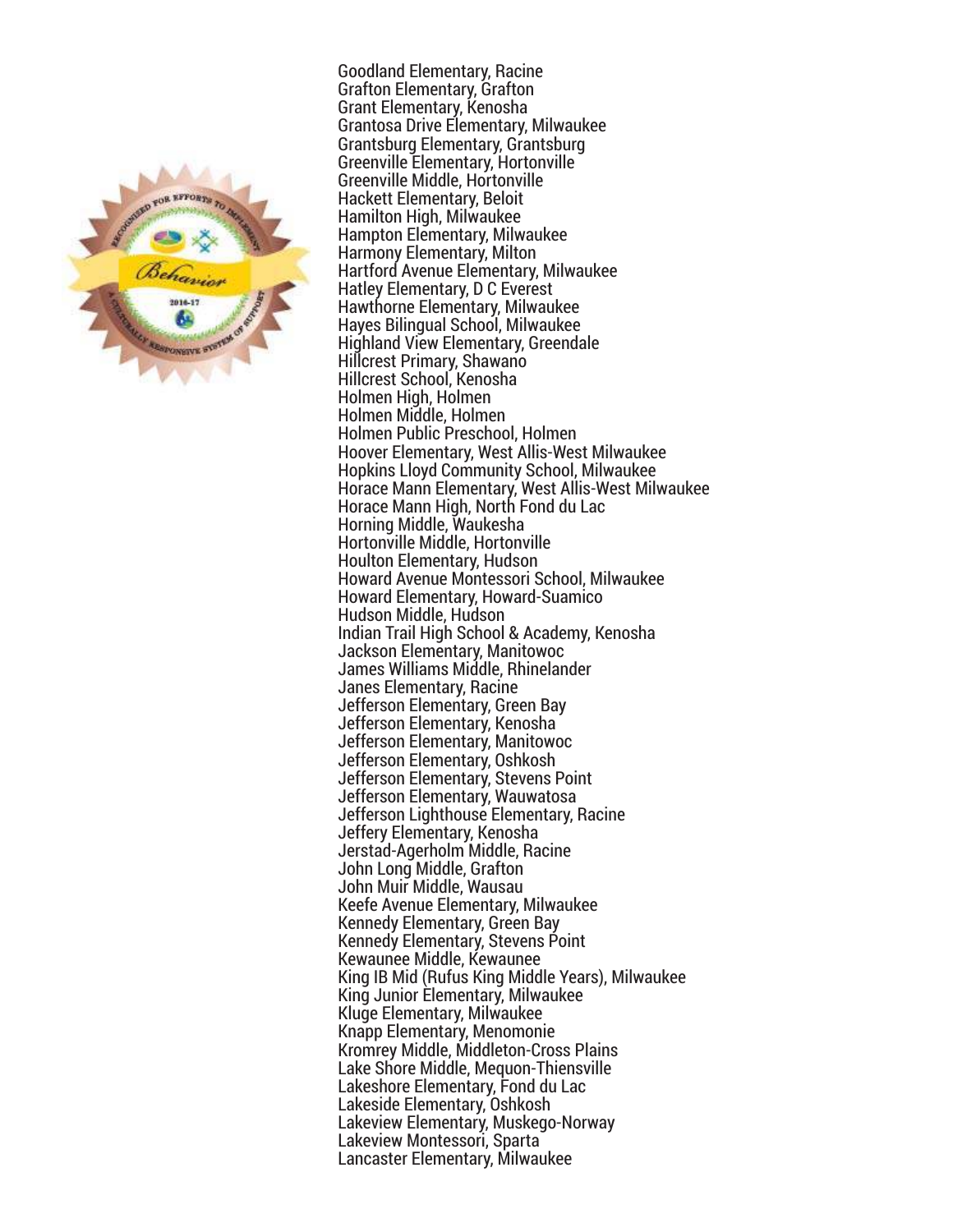

Lance Middle, Kenosha Lawrence-Lawson Elementary, Sparta Lincoln Avenue Elementary, Milwaukee Lincoln Elementary, Watertown Lincoln Elementary, Wauwatosa Lincoln Middle, Kenosha Lindbergh Elementary, Madison Metropolitan Lineville Intermediate, Howard-Suamico Logan High, La Crosse Logan Middle, La Crosse Longfellow Elementary, Clintonville Longfellow Middle, La Crosse Madison Academic Campus, Milwaukee Madison Elementary, Manitowoc Madison Elementary, Stevens Point Madison Elementary, Wauwatosa Madison Middle, Appleton Magee Elementary, Kettle Moraine Manitoba Elementary, Milwaukee Maple Tree Elementary, Milwaukee Maplewood Middle, Menasha Marshall High, Milwaukee Martin Elementary, Green Bay Mazomanie Elementary, Wisconsin Heights McDill Elementary, Stevens Point McKinley Elementary, Kenosha McKinley Middle, Racine McLane Elementary, West Bend McNeel Intermediate, Beloit Meadow View Primary, Waupun Meadowbrook Elementary, Howard-Suamico Meir School, Milwaukee Memorial High, Beloit Memorial High, Eau Claire Mendota Elementary, Madison Metropolitan Menominee Indian High, Menominee Indian Menominee Indian Middle, Menominee Indian Menomonie Middle, Menomonie Merrill Elementary, Beloit Merrill Elementary, Oshkosh Merrill Middle, Oshkosh Milton Middle, Milton Milw Spanish Immersion, Milwaukee Milwaukee Environmental Science Academy, Milwaukee Milwaukee School of Languages, Milwaukee Mitchell Elementary, Milwaukee Mitchell Elementary, Racine Mitchell Middle, Racine Monroe Elementary, Janesville Monroe Elementary, Manitowoc Montessori Charter School, Eau Claire Monticello Elementary, Monticello Morgandale Elementary, Milwaukee Morse Middle, Milwaukee Muir Elementary, Portage Nash Elementary, Kenosha Necedah Elementary, Necedah Neeskara Elementary, Milwaukee Netherwood Knoll Elementary, Oregon Nicolet Elementary, Green Bay North Crawford Elementary, North Crawford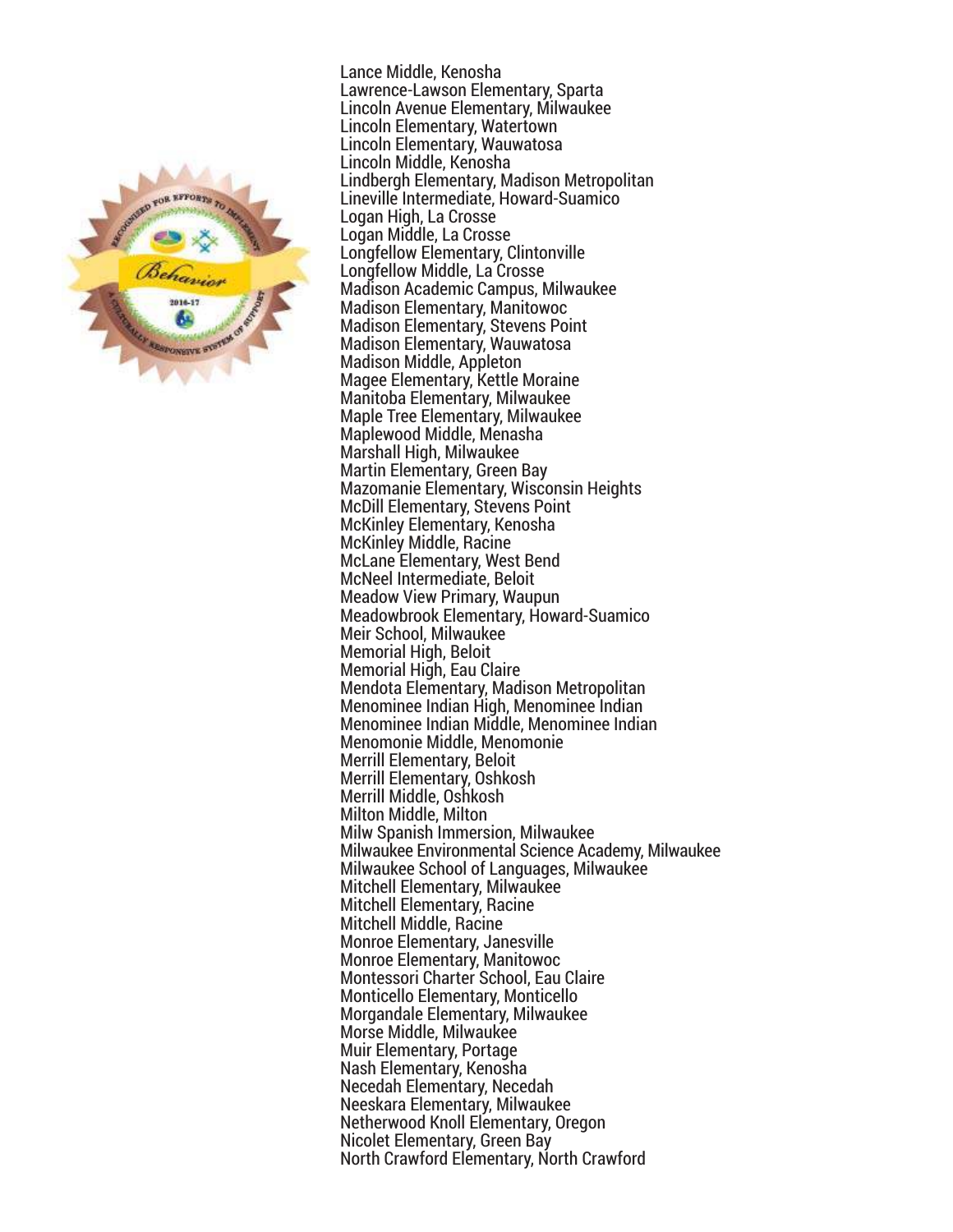

North Greenville Elementary, Hortonville North High, Appleton North High, Oshkosh North High, Sheboygan North Park Elementary, Racine North Woods International School, La Crosse Northside Elementary, La Crosse Northside Intermediate, Milton Northwoods Community Elementary, Rhinelander Northwoods Elementary, Eau Claire Oak Creek High, Oak Creek-Franklin Oakdale Elementary, Tomah Oaklawn Elementary, Oshkosh Onalaska Middle, Onalaska Oneida Nation Elementary-Middle, Oneida Nation Oregon Middle, Oregon Oriole Lane Elementary, Mequon-Thiensville Osceola Elementary, Osceola Osseo Elementary, Osseo-Fairchild Osseo Middle, Osseo-Fairchild Osseo-Fairchild High, Osseo-Fairchild Park Elementary, Middleton-Cross Plains Park View Middle, Mukwonago Parkview Elementary, Cedarburg Parkview Middle, Ashwaubenon Pertzsch Elementary, Onalaska Phoenix Middle, Delavan-Darien Pier Elementary, Fond du Lac Pigeon River Elementary, Sheboygan Platteville Middle, Platteville Pleasant Prairie Elementary, Kenosha Pleasant View Elementary, Antigo Portage High, Portage Powers Elementary, Beloit Turner Prairie Lane Elementary, Kenosha Prairie View Elementary, Holmen Pulaski High, Pulaski Putnam Heights Elementary, Eau Claire Racine Civil Leaders Academy, Racine Randall Consolidated School, Randall Read Elementary, Oshkosh Red Creek Elementary, Black River Falls Red Smith, Green Bay Reuther Central High, Kenosha Rhinelander High, Rhinelander Richards Elementary, Whitefish Bay Richmond Elementary, Appleton Richmond Elementary, Richmond Riley Elementary, Milwaukee River Trail Elementary, Milwaukee Riverside Elementary, D C Everest Riverside High, Milwaukee Roberts Elementary, Fond du Lac Rock Ledge, Seymour Rock River Intermediate, Waupun Rockfield Elementary, Germantown Roosevelt Elementary, Eau Claire Roosevelt Elementary, Kenosha Roosevelt Elementary, Oshkosh Roosevelt Elementary, Racine Roosevelt Middle, Milwaukee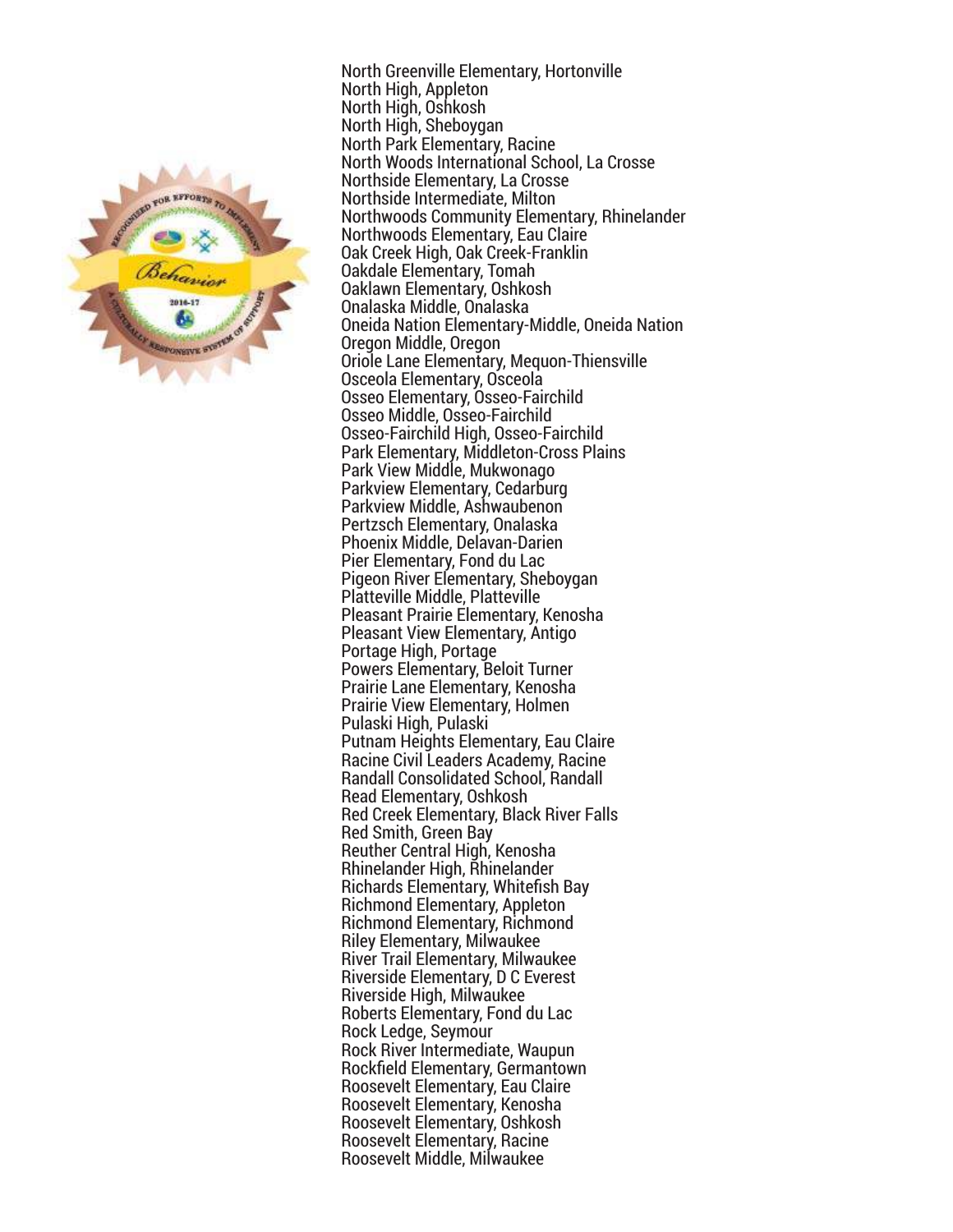

Rosenow Elementary, Fond du Lac Rusch Elementary, Portage Sabish Middle, Fond du Lac Saint Francis High, Saint Francis Sand Lake Elementary, Holmen Sauk Trail Elementary, Middleton-Cross Plains Sawyer Elementary, Sturgeon Bay Schulte Elementary, Racine Shattuck Middle, Neenah Sherman Elementary, Milwaukee Sherman Elementary, Eau Claire Silverbrook Intermediate, West Bend Siren Elementary, Siren Siren High, Siren Smith Elementary, Oshkosh Somers Elementary, Kenosha Somerset Elementary, Somerset South Park Middle, Oshkosh Southern Door Middle, Southern Door County Southport Elementary, Kenosha Sparta High, Sparta Sparta Meadowview Intermediate, Sparta Spence Elementary, La Crosse Spring Valley Elementary, Antigo St Charles Youth & Family Services, Milwaukee Stanley Elementary, Stanley-Boyd Stanley-Boyd Middle, Stanley-Boyd Starms Discovery, Milwaukee Starms Early Childhood, Milwaukee State Road Elementary, La Crosse Steffen Middle, Mequon-Thiensville Stetsonville Elementary, Medford Stocker Elementary, Kenosha Strum Elementary, Eleva-Strum Stuart Elementary, Milwaukee Sunrise Elementary, Sturgeon Bay Sunset Elementary, Sturgeon Bay Sunset Ridge Elementary, Middleton-Cross Plains Taft Elementary, Neenah Tainter Elementary, Rice Lake Taylor Prairie Elementary, Monona Grove The REAL School, Racine Theisen Middle, Fond du Lac Thoreau Elementary, Madison Metropolitan Thorson Elementary, Cedarburg Tipler Middle, Oshkosh Todd Elementary, Beloit Tomah High, Tomah Tomahawk Elementary, Tomahawk Tomahawk High, Tomahawk Tomahawk Middle, Tomahawk Townview Elementary, Beloit Turner Traeger Elementary, Oshkosh Traeger Middle, Oshkosh Trempealeau Elementary, Galesville-Ettrick-Trempealeau Tullar Elementary, Neenah Turtle Creek Elementary, Delavan-Darien Unity Elementary, Unity Unity High, Unity Unity Middle, Unity Van Brunt Elementary, Horicon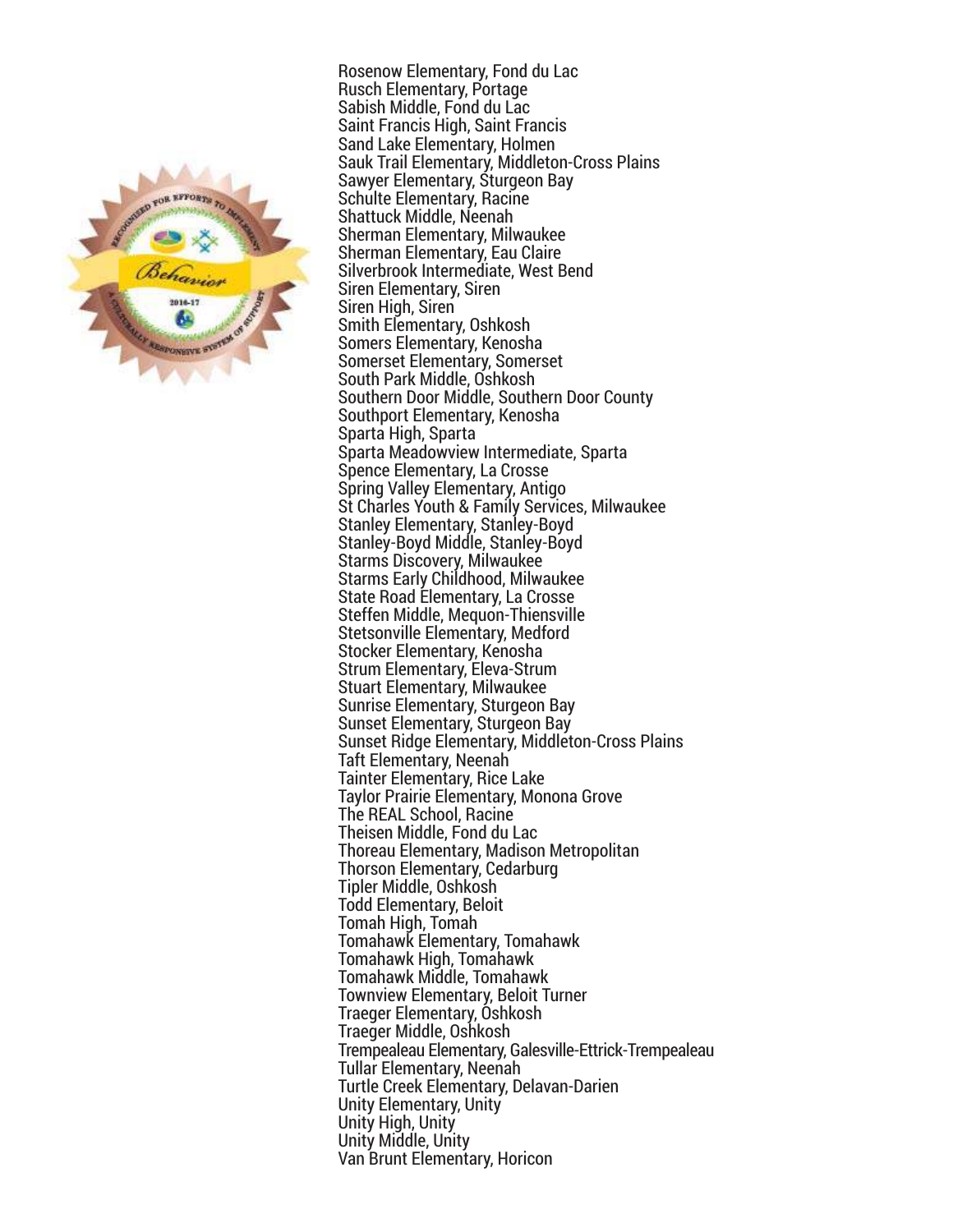

Van Buren Elementary, Janesville Vernon Elementary, Kenosha Victory Elementary, Milwaukee Viking Elementary, Holmen Walden III High, Racine Walden III Middle, Racine Wales Elementary, Kettle Moraine Warrens Elementary, Tomah Washington Elementary, Beaver Dam Washington Elementary, Oshkosh Washington Elementary, Stevens Point Washington High, Milwaukee Washington Middle, Kenosha Waterford High, Waterford Waupaca High, Waupaca Wausau Area Montessori Charter, Wausau Wausau EGL Academy, Wausau Webster Stanley Elementary, Oshkosh Webster Stanley Middle, Oshkosh West Elementary, Antigo West Elementary, Milton West High, Appleton West High, Oshkosh West High, Wausau West Middleton Elementary, Middleton-Cross Plains West Side Elementary, Elkhorn Weston Elementary, D C Everest Westside Academy, Milwaukee Westview Elementary, Platteville Whitefish Bay High, Whitefish Bay Whitefish Bay Middle, Whitefish Bay Wilder Elementary, Green Bay Wileman Elementary, Delavan-Darien Willow River Elementary, Hudson Wilson Elementary, Janesville Wilson Elementary, Kenosha Wilson Middle, Appleton Windsor Elementary, De Forest Winnequah School, Monona Grove Wittenberg Elementary, Wittenberg-Birnamwood Wittenberg-Birnamwood High, Wittenberg-Birnamwood Woodridge Elementary, Portage Woodview Elementary, Grafton Yahara Elementary, De Forest Zablocki Elementary, Milwaukee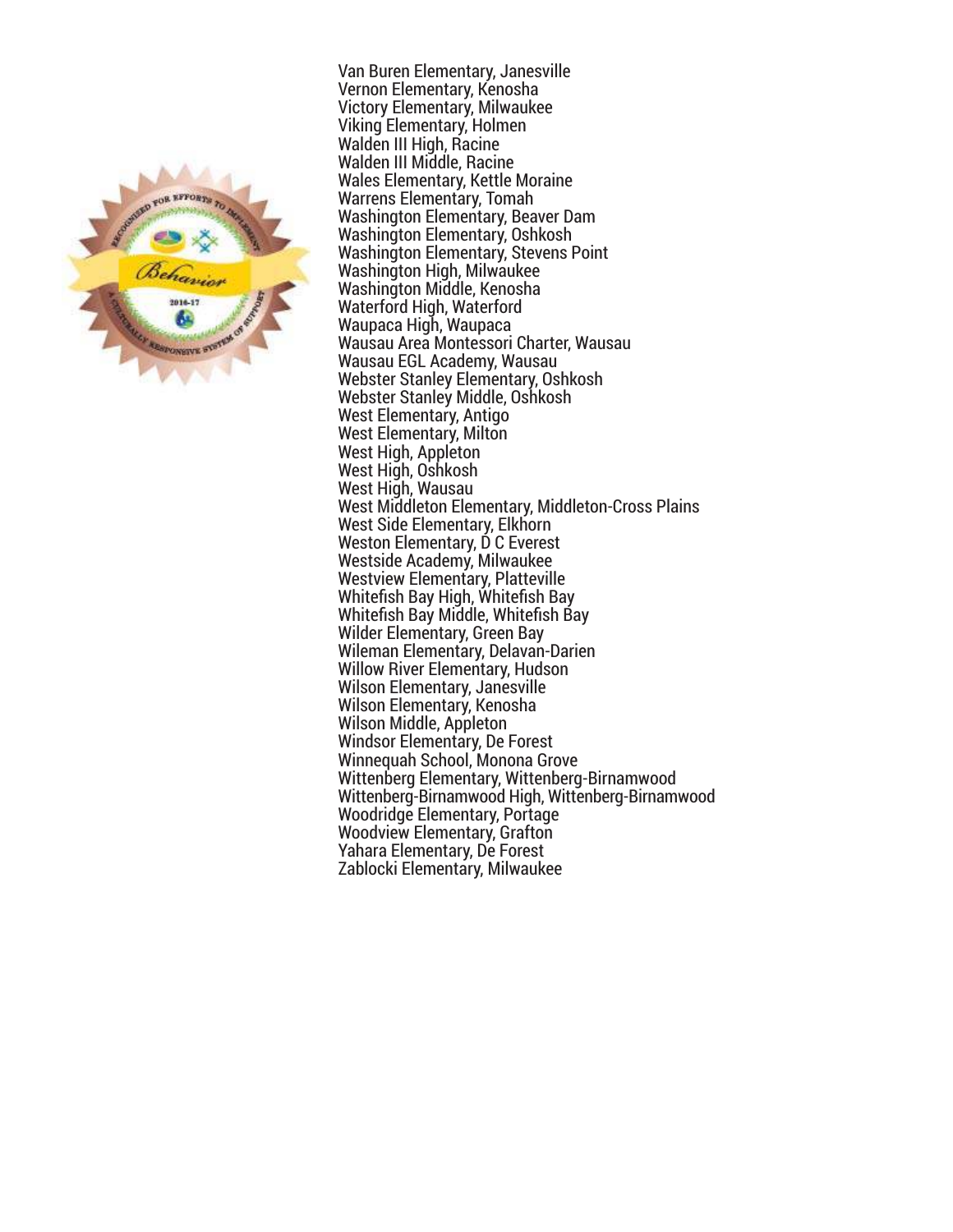

#### **SCHOOLS RECOGNIZED AT THE BRONZE LEVEL FOR MATHEMATICS**

ALBA School, Milwaukee Alcott Elementary, Milwaukee Allen-Field Elementary, Milwaukee ASSATA, Milwaukee Audubon High, Milwaukee Barbee Elementary, Milwaukee Bay View High, Milwaukee Bayfield Elementary, Bayfield Bayfield High, Bayfield Bayfield Middle, Bayfield Bayside Middle, Fox Point Bayside BEAM, Milwaukee Benjamin Franklin Elementary & Early Learning Center, Menomonee Falls Bethune Academy, Milwaukee Brown Street Academy, Milwaukee Bruce Elementary, Milwaukee Bryant Elementary, Milwaukee Burbank Elementary, Milwaukee Burdick Elementary, Milwaukee Cass Street Elementary, Milwaukee Clarke Street Elementary, Milwaukee Clement Avenue Elementary, Milwaukee Cooper Elementary, Milwaukee Craig Montessori School, Milwaukee Crandon Elementary, Crandon Crandon Middle, Crandon Curtin Elementary, Milwaukee Doerfler Elementary, Milwaukee Eleva Elementary, Eleva-Strum Elm Creative Arts Elementary, Milwaukee Emerson Elementary, Milwaukee Engleburg Elementary, Milwaukee Fairchild Elementary, Osseo-Fairchild Fairview Elementary, Milwaukee Fernwood Montessori, Milwaukee Garland Elementary, Milwaukee Gilman Elementary, Gilman Goodrich Elementary, Milwaukee Grant Elementary, Milwaukee Greenfield Bilingual, Milwaukee Halmstad Elementary, Chippewa Falls Hampton Elementary, Milwaukee Hartford Avenue Elementary, Milwaukee Hawthorne Elementary, Milwaukee Hi-Mount Elementary, Milwaukee Hillcrest Elementary, Chippewa Falls Holmes Elementary, Milwaukee Hopkins Lloyd Community School, Milwaukee Howard Avenue Montessori School, Milwaukee Humboldt Park Elementary, Milwaukee IDEAL School, Milwaukee Jackson Elementary, Milwaukee Jim Falls Elementary, Chippewa Falls Kagel Elementary, Milwaukee Keefe Avenue Elementary, Milwaukee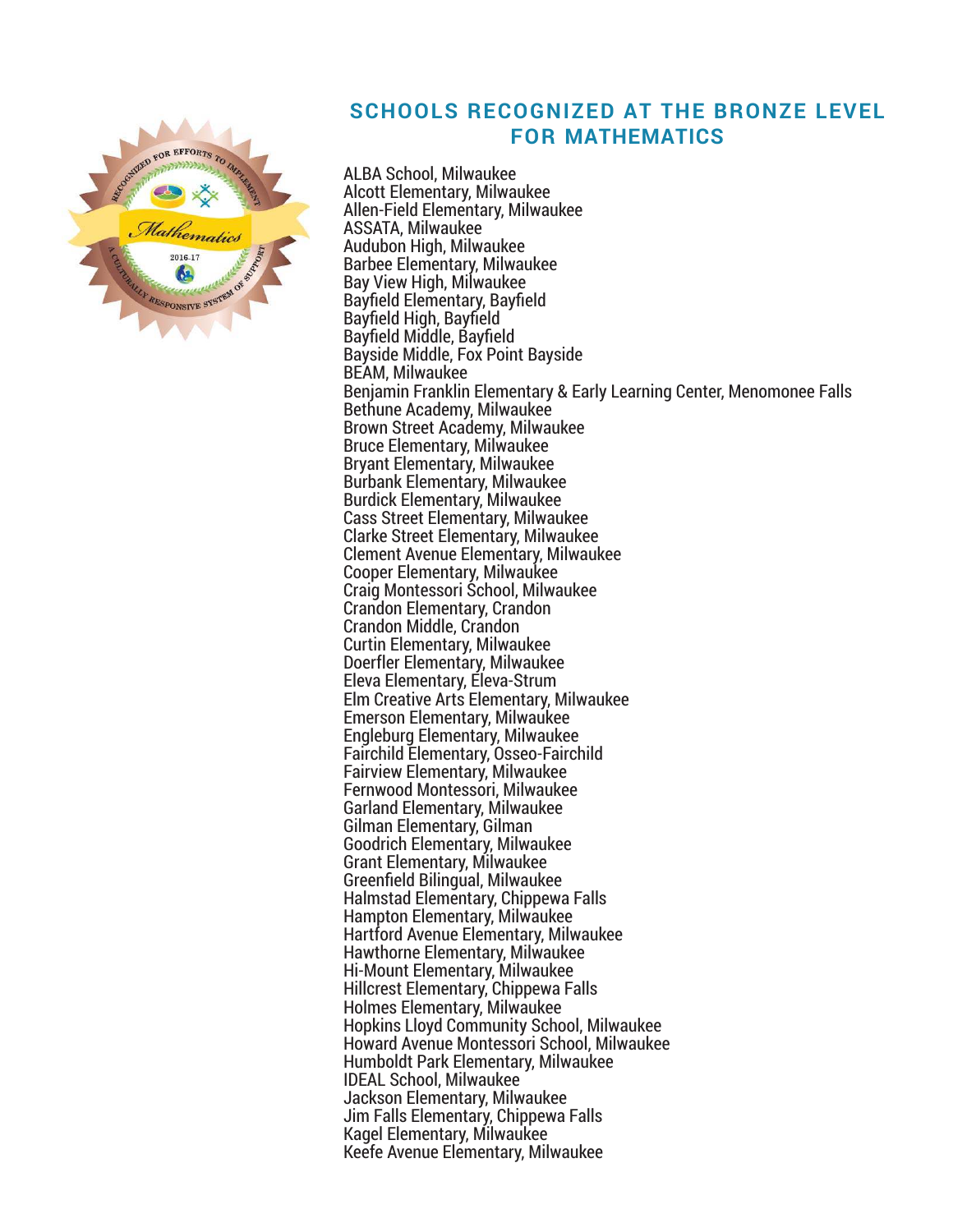

Kilbourn Elementary, Milwaukee King International (Rufus King High), Milwaukee King Junior Elementary, Milwaukee Knapp Elementary, Menomonie LaFollette Elementary, Milwaukee Lakeview Montessori, Sparta Lincoln Middle, Milwaukee Longfellow Elementary, Milwaukee Lowell Elementary, Milwaukee MacDowell Montessori School, Milwaukee Manitoba Elementary, Milwaukee Maplewood Elementary, Sparta Marion Elementary, Marion Maryland Montessori, Milwaukee Meir School, Milwaukee Milw Spanish Immersion, Milwaukee Milwaukee Academy of Chinese Language, Milwaukee Milwaukee French Immersion, Milwaukee Milwaukee German Immersion, Milwaukee Milwaukee High School of the Arts, Milwaukee Milwaukee Parkside School, Milwaukee Neeskara Elementary, Milwaukee New School for Community Service, Milwaukee Ninety-Fifth Street Elementary, Milwaukee North Middle, Menomonee Falls Norwalk-Ontario-Wilton Elementary, Norwalk-Ontario-Wilton NOVA Tech, Milwaukee Osseo Elementary, Osseo-Fairchild Parkview Elementary, Milwaukee Pewaukee High, Pewaukee Pratt Elementary, Milwaukee River Trail Elementary, Milwaukee Rogers Street Academy, Milwaukee Roosevelt Middle, Milwaukee Shady Lane Elementary, Menomonee Falls Sherman Elementary, Milwaukee Siefert Elementary, Milwaukee Southeastern Middle, Milwaukee Southview Elementary, Chippewa Falls Starms Discovery, Milwaukee Stillson Elementary, Chippewa Falls Strum Elementary, Eleva-Strum Stuart Elementary, Milwaukee Thoreau Elementary, Milwaukee Thurston Woods Elementary, Milwaukee Townsend Street Elementary, Milwaukee Transition High, Milwaukee Trowbridge Street Elementary, Milwaukee Valley View Elementary, Menomonee Falls Victory Elementary, Milwaukee Vieau Elementary, Milwaukee Waupaca Learning Center Elementary, Waupaca West Milwaukee Intermediate, West Allis-West Milwaukee Westside Academy, Milwaukee Whitman Elementary, Milwaukee Whittier Elementary, Milwaukee Wilson Elementary, West Allis-West Milwaukee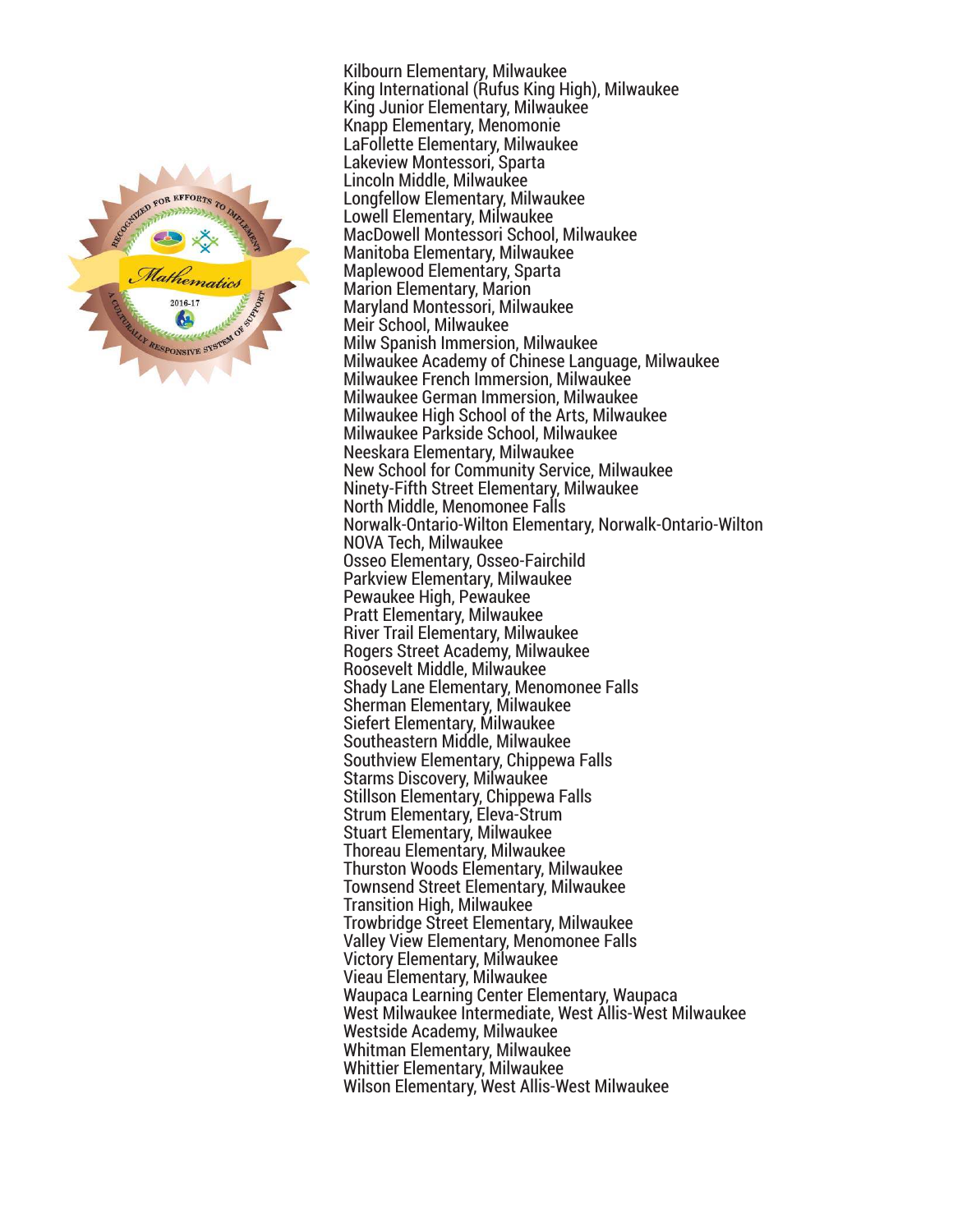

## **SCHOOLS RECOGNIZED AT THE BRONZE LEVEL FOR READING**

ALBA School, Milwaukee Allen-Field Elementary, Milwaukee Argyle Elementary, Argyle ASSATA, Milwaukee Audubon High, Milwaukee Augusta Elementary, Augusta Bay View High, Milwaukee Bayfield Elementary, Bayfield Bayfield High, Bayfield Bayfield Middle, Bayfield Bayside Middle, Fox Point Bayside BEAM, Milwaukee Benjamin Franklin Elementary & Early Learning Center, Menomonee Falls Blair Elementary, Waukesha Blair-Taylor Middle/High, Blair-Taylor Brown Street Academy, Milwaukee Bruce Elementary, Milwaukee Carson Academy, Milwaukee Clarendon Avenue Elementary, Mukwonago Clarke Street Elementary, Milwaukee Congress Elementary, Milwaukee Craig Montessori School, Milwaukee Crandon Elementary, Crandon Curtin Elementary, Milwaukee Downsville Elementary, Menomonie Eighty-First Street Elementary, Milwaukee Eleva Elementary, Eleva-Strum Elm Creative Arts Elementary, Milwaukee Engleburg Elementary, Milwaukee Franklin Elementary, Milwaukee Gilman Elementary, Gilman Halmstad Elementary, Chippewa Falls Hamilton High, Milwaukee Hartford Avenue Elementary, Milwaukee Hi-Mount Elementary, Milwaukee Hillcrest Elementary, Chippewa Falls Hoover Elementary, West Allis-West Milwaukee Horace Mann Middle, Wausau Horicon High, Horicon Horicon Junior-Senior High, Horicon Horizon Elementary, Pewaukee IDEAL School, Milwaukee Jackson Elementary, Elkhorn Jackson Elementary, Milwaukee Jackson Elementary, Sheboygan Jefferson Elementary, West Allis-West Milwaukee Jim Falls Elementary, Chippewa Falls Kagel Elementary, Milwaukee Keefe Avenue Elementary, Milwaukee Kilbourn Elementary, Milwaukee King International (Rufus King High), Milwaukee King Junior Elementary, Milwaukee Knapp Elementary, Menomonie